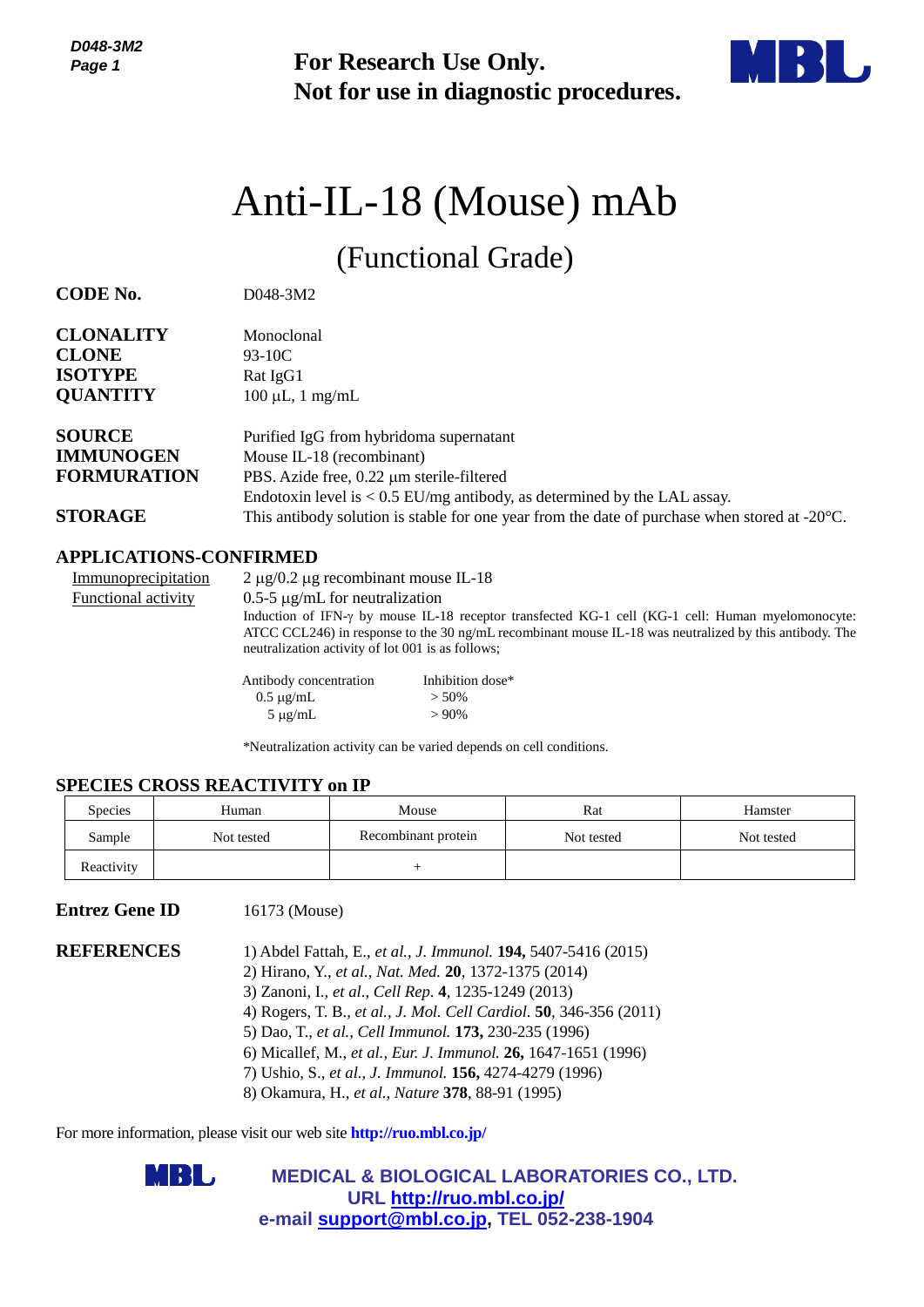# **RELATED PRODUCTS**

|                     | D048-3M2 Anti-IL-18 (Mouse) mAb FG (93-10C) |
|---------------------|---------------------------------------------|
| D <sub>048</sub> -3 | Anti-IL-18 (Mouse) mAb (93-10C)             |
| D <sub>048</sub> -6 | Anti-IL-18 (Mouse) mAb-Biotin (93-10C)      |
| D046-3              | Anti-IL-18 (Mouse) mAb (39-3F)              |
| $D047-3$            | Anti-IL-18 (Mouse) mAb (74)                 |
| $D043-3$            | Anti-IL-18 (Human) mAb (25-2G)              |
| $D$ 044-3           | Anti-IL-18 (Human) mAb (125-2H)             |
| $D045-3$            | Anti-IL-18 (Human) mAb (159-12B)            |
| $D045-6$            | Anti-IL-18 (Human) mAb-Biotin (159-12B)     |
| <b>PM014</b>        | Anti-IL-18 (Human) pAb (polyclonal)         |
| M <sub>157-3</sub>  | Anti-IL-18 (Rat) mAb (21A12)                |
| M158-3              | Anti-IL-18 (Rat) mAb (91D8)                 |
| M159-3              | Anti-IL-18 receptor 1 (Human) mAb (44G6)    |
| M <sub>163-3</sub>  | Anti-IL-18 receptor 1 (Mouse) mAb (33A11)   |
| M <sub>166-3</sub>  | Anti-IL-18 receptor 1 (Mouse) mAb (64G4)    |
| D <sub>342</sub> -3 | Anti-IL18R1 (CD218a) (Human) mAb (H44)      |
| D <sub>3</sub> 04-3 | Anti-IL-18 BP (Human) mAb (#36)             |
| D <sub>3</sub> 05-3 | Anti-IL-18 BP (Human) mAb (#13)             |
| D <sub>3</sub> 06-3 | Anti-IL-18 BP (Mouse) mAb (#36)             |
| D <sub>3</sub> 07-3 | Anti-IL-18 BP (Mouse) mAb (#31)             |
| M <sub>156</sub> -3 | Anti-pro-IL-18 (Human) mAb (43A11)          |
| 7620                | Human IL-18 ELISA Kit                       |
| 7625                | Mouse IL-18 ELISA Kit                       |
| B001-5              | Recombinant Human IL-18                     |
| <b>B003-5</b>       | Recombinant Human IL-18 (without BSA)       |
| $B002-5$            | Recombinant Mouse II -18                    |
| B <sub>004</sub> -5 | Recombinant Mouse IL-18 (without BSA)       |
|                     |                                             |

M080-3M2 [Rat IgG1 \(isotype control\) FG \(1H5\)](http://ruo.mbl.co.jp/dtl/A/M080-3M2/)

Other related antibodies and kits are also available. Please visit our website at<http://ruo.mbl.co.jp/>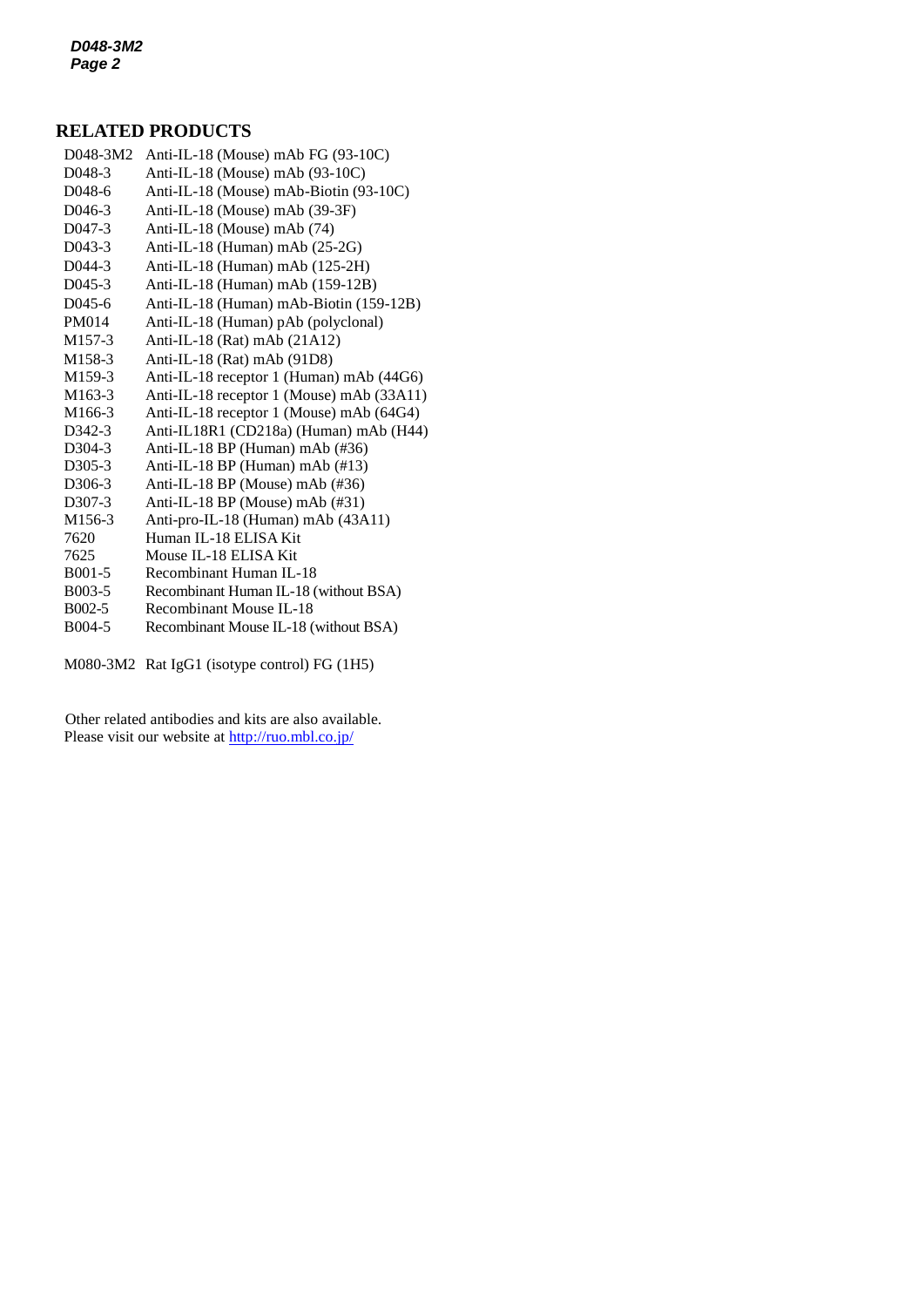#### **Immunoprecipitation**

1) Suspend 200 ng/100 µL of recombinant Mouse IL-18 with PBS containing 1% BSA and 0.09% NaN<sub>3</sub>.

*2* \*Azide may react with copper or lead in plumbing system to form explosive metal azides. Therefore, always flush plenty of water when disposing materials containing azide into drain.

- 2) Add the antibody at the amount of as suggest in the **APPLICATIONS**. Mix well and incubate with gentle agitation for 1 hr. at 4°C.
- 3) Add 20  $\mu$ L of 50% protein G agarose beads resuspended in PBS. Mix well and incubate with gentle agitation for 1 hr. at 4°C.
- 4) Wash the beads 5 times with 1 mL of PBS.
- 5) Resuspend the beads in 20  $\mu$ L of Laemmli's sample buffer, boil for 5 min., and centrifuge. Load 10  $\mu$ L of the sample per lane in a 1-mm-thick SDS-polyacrylamide gel (12.5% acrylamide) for electrophoresis.
- 6) Blot the protein to a polyvinylidene difluoride (PVDF) membrane at 1 mA/cm<sup>2</sup> for 1 hr. in a semi-dry transfer system (Transfer Buffer: 25 mM Tris, 190 mM glycine, 20% MeOH). See the manufacture's manual for precise transfer procedure.
- 7) To reduce nonspecific binding, soak the membrane in 10% skimmed milk (in PBS, pH 7.2) for 1 hr. at room temperature.
- 8) Incubate the membrane with 1 g/mL of the Anti-IL-18 (Mouse) mAb (MBL; code no. D046-3) diluted with 1% skimmed milk (in PBS, pH 7.2) for 1 hr. at room temperature. (The concentration of antibody to be used will depend on conditions.)
- 9) Wash the membrane with PBS (5 min. x 3 times).
- 10) Incubate the membrane with 1:5,000 of HRP-conjugated anti-rat IgG antibody diluted with 1% skimmed milk (in PBS, pH 7.2) for 1 hr. at room temperature.
- 11) Wash the membrane with PBS (5 min. x 3 times).
- 12) Wipe excess buffer on the membrane, then incubate it with appropriate chemiluminescence reagent for 1 min. Remove extra reagent from the membrane by dabbing with paper towel, and seal it in plastic wrap.
- 13) Expose to an X-ray film in a dark room for 1 min. Develop the film as usual. The condition for exposure and development may vary.

(Positive control for Immunoprecipitation; Recombinant mouse IL-18)



## *Immunoprecipitation of mouse IL-18 from recombinant protein*

Lane 1: Rat IgG1 (isotype control) (M080-3) Lane 2: Anti-IL-18 (Mouse) mAb (D048-3M2)

Immunoblotted with Anti-IL-18 (Mouse) mAb (MBL; code no. D046-3)